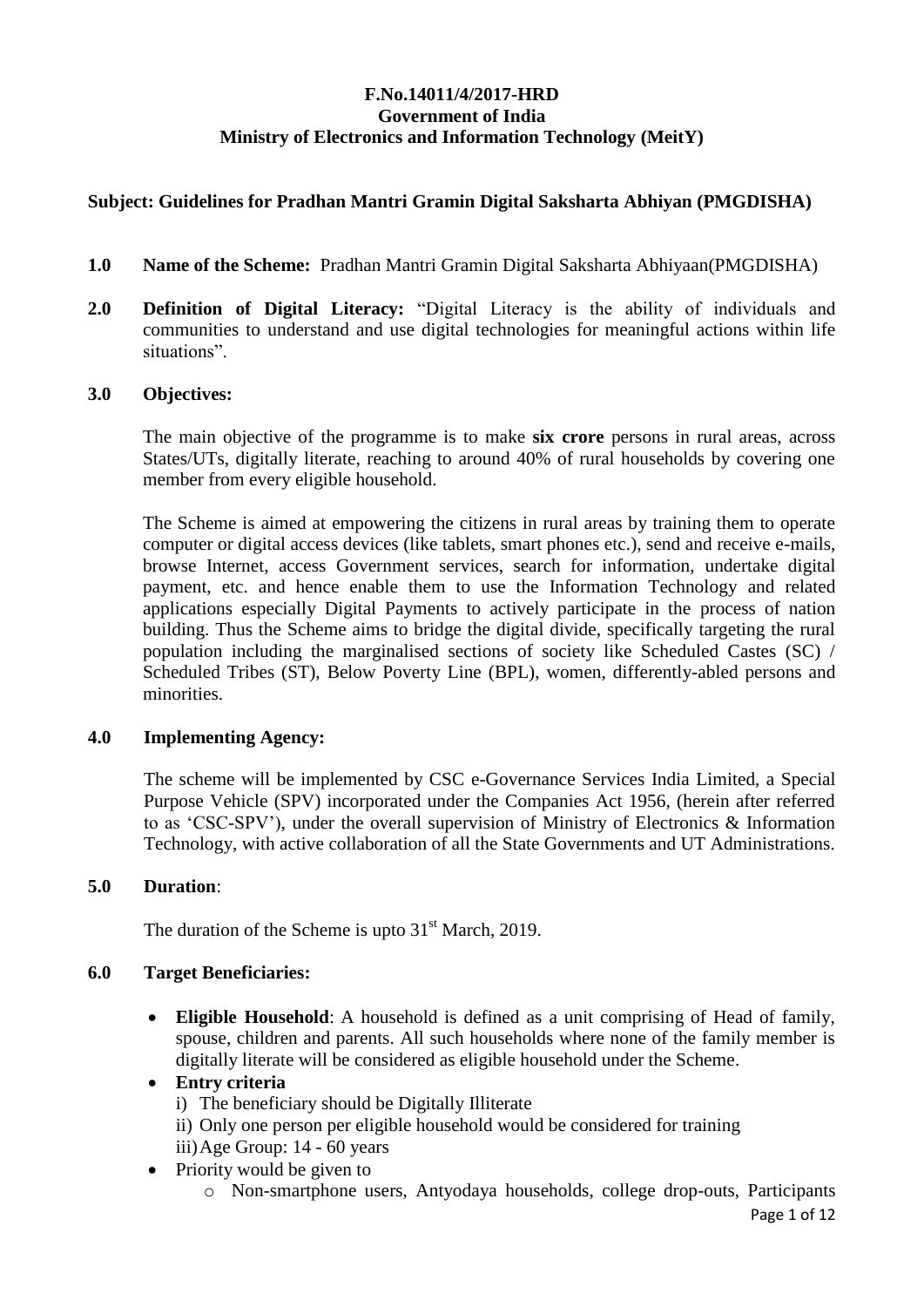of the adult literacy mission

- $\circ$  Digitally illiterate school students from class 9<sup>th</sup> to 12<sup>th</sup>, provided facility of Computer/ICT Training is not available in their schools
- Preference would be given to SC, ST, BPL, women, differently-abled persons and minorities
- The identification of the beneficiaries would be carried out by CSC-SPV in active collaboration with DeGS, Gram Panchayats, and Block Development Officers. The list of such beneficiaries would be made available on the scheme portal.

#### **7.0 Background:**

The Government has launched the Digital India Programme with an ambitious vision to transform India into a digitally empowered society and knowledge economy. The Programme envisages linking citizens to various e-governance initiatives, involving them in decision making for strengthening public participation and thus enhancing governance accountability. The full potential of Digital India Programme can only be realised if every citizen, regardless of location and social background, is provided with opportunities as well as capabilities to access and leverage digital services/technologies. The universal digital literacy across the country including rural India is an essential element for success of these initiatives.

Government had approved two schemes for providing digital literacy to the citizens namely National Digital Literacy Mission (NDLM) and Digital Saksharta Abhiyan (DISHA) which were implemented concurrently by CSC e-Governance Services India Limited, a Special Purpose Vehicle (CSC-SPV) (a public limited company set up under the Companies Act, 1956). The cumulative target of providing digital literacy to 52.5 lakh duly certified beneficiaries under these two schemes was achieved in December 2016, much ahead of the proposed timeline of December 2018.

Hon'ble Finance Minister, while presenting the Union Budget 2016-17, has *inter-alia* announced:

**"** *We need to derive greater benefit from our demographic advantage. We need to spread digital literacy in rural India. Of the 16.8 crore rural households, as many as 12 crore households do not have computers and are unlikely to have digitally literate persons. We have already approved two Schemes to promote digital literacy: National Digital Literacy Mission and Digital Saksharta Abhiyan. We now plan to launch a new Digital Literacy Mission Scheme for rural India to cover around 6 crore additional households within the next three years. Details of this scheme will be spelt out separately.* **"**

The present Scheme has been designed as a follow-up to the above mentioned budgetary announcement of Hon'ble Finance Minister.

Digital literacy is a key component of the Government's vision of building an empowered society as envisaged under "Digital India initiative". Spinoff effects of digital literacy especially in the context of rural India would address a number of socio-economic issues. 'Digital Literacy' would bring the benefits of ICT to daily lives of rural population especially in the areas of Healthcare, Livelihood generation and Education.

Furthermore, as the thrust of the government is on promoting cashless transactions through mobile phones, the course content would also have emphasis on use of Digital Financial Tools for Electronic Payment System.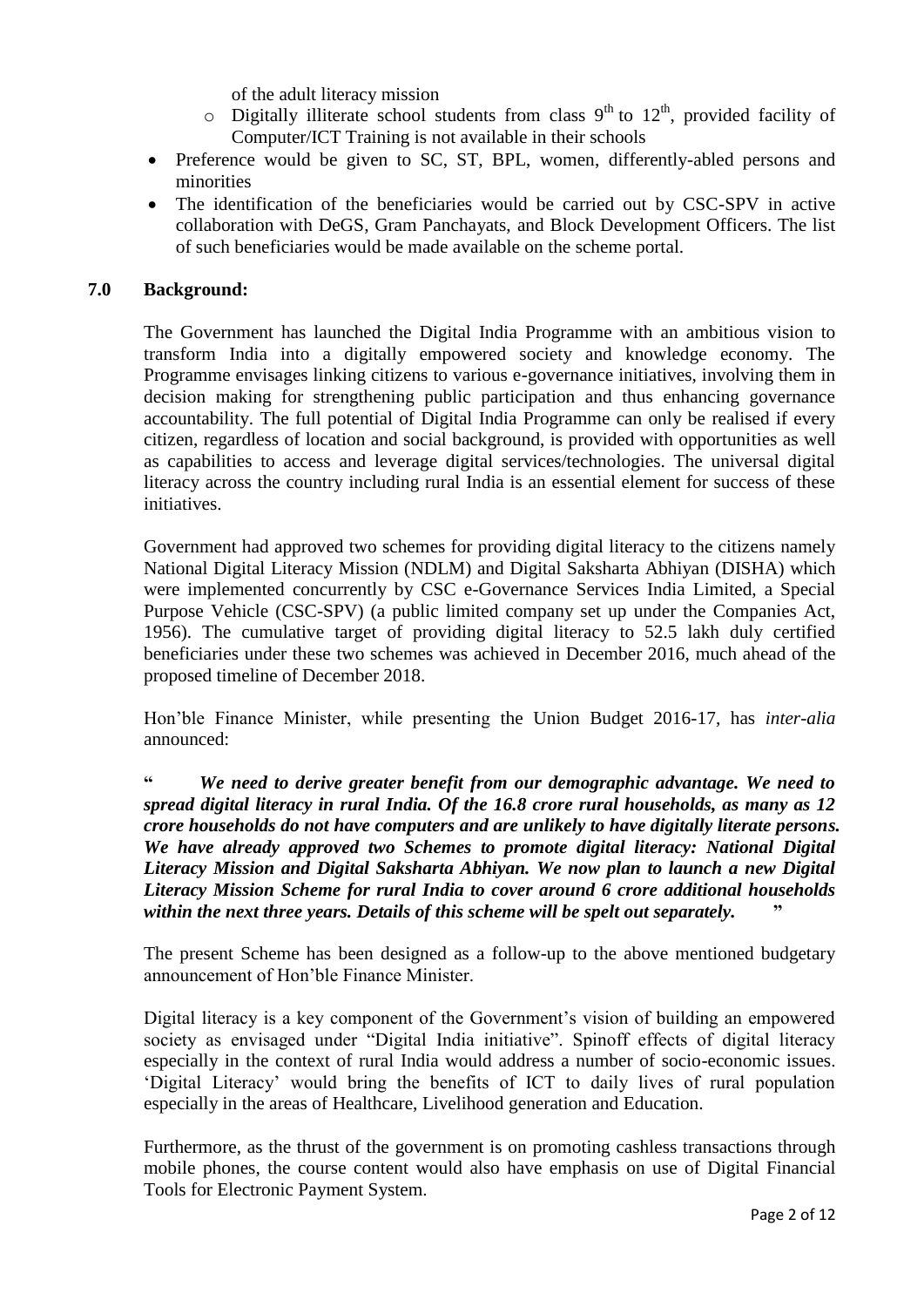## **8.0 Coverage of scheme**

The Scheme is applicable only for rural areas of the country. In order to effectively implement the scheme in the country, indicative pro rata based targets to States/UTs based on availability of average number of rural households are as per details at **APPENDIX-I**. The targets mentioned per state/UT are indicative only and there will be flexibility for higher targets for the states/UTs depending on their performance. The panchayats which are part of urban agglomerations shall be excluded from the Scheme. Such panchayats are expected to be covered by the CSR activities of Industries/Organisations.

To ensure equitable geographical coverage across the country, a Gram Panchayat centric approach would be adopted with targets being assigned and monitored for each of the 2.50 lakh Gram Panchayats. On an average a target of 200-300 beneficiaries per Gram Panchayat is envisaged. Actual target for the Gram Panchayat would be decided by the District e-Governance Society (DeGS) chaired by the District Magistrate, keeping in view the size of district, population, local requirements, etc. Attempts shall be made to provide full Digital Literacy to the villages covered under Pradhan Mantri Adarsh Gram Yojana.

## **9.0 Broad Implementation framework**

MeitY would provide suitable policy support and would monitor the progress of the scheme at the Central level. The CSC-SPV will work in active collaboration with the State Government/UT Administration for smooth implementation of the Scheme in their respective State/UT. District e-Governance Society (DeGS) under the District Magistrate/ District Collector would play a key role towards the last mile implementation and monitoring of PMGDISHA Scheme. The implementation of the Scheme at the ground level would be done through the involvement of Training partners/Centres including CSCs duly affiliated with the CSC-SPV. The salient features of implementation framework are presented in the succeeding sections.

- **9.1** The Scheme will be implemented by using the affiliated Training Partners/Training Centres as was done in NDLM/DISHA schemes. Efforts would be made to increase the number of training partners to around 2500 and the Training Centres (including CSCs) to about 2.5 Lakhs spread across the country. Accordingly, the physical delivery of digital literacy training would be carried out by various Training Partners/Centres duly affiliated with CSC-SPV as per approved norms. These would include CSCs, NIELIT Centres/accredited Centres, Adult Literacy Centres/schools implementing ICT@schools scheme under MHRD, IGNOU centres, NGOs involved in IT literacy, Rural Self-Employment Training Institutes, Industry partners, companies with CSR provisions, etc.
- **9.2** Training Partners/Training Centres would be assigned with a specified area of operation and target preferably within the same state. The Training Partners/Training Centres would need to have basic facilities to conduct the training as per the accreditation norms prescribed by CSC-SPV.

## **9.3 Training Partner:**

The Scheme envisages affiliating entities like NGOs/ Institutions/ Corporates, desirous of providing digital literacy training, as Training Partners with CSC-SPV subject to meeting prescribed norms. Indicative norms are as follows:-

 A training partner must be an organization registered in India, conducting business in the domain of education/ IT literacy for more than three years and having Permanent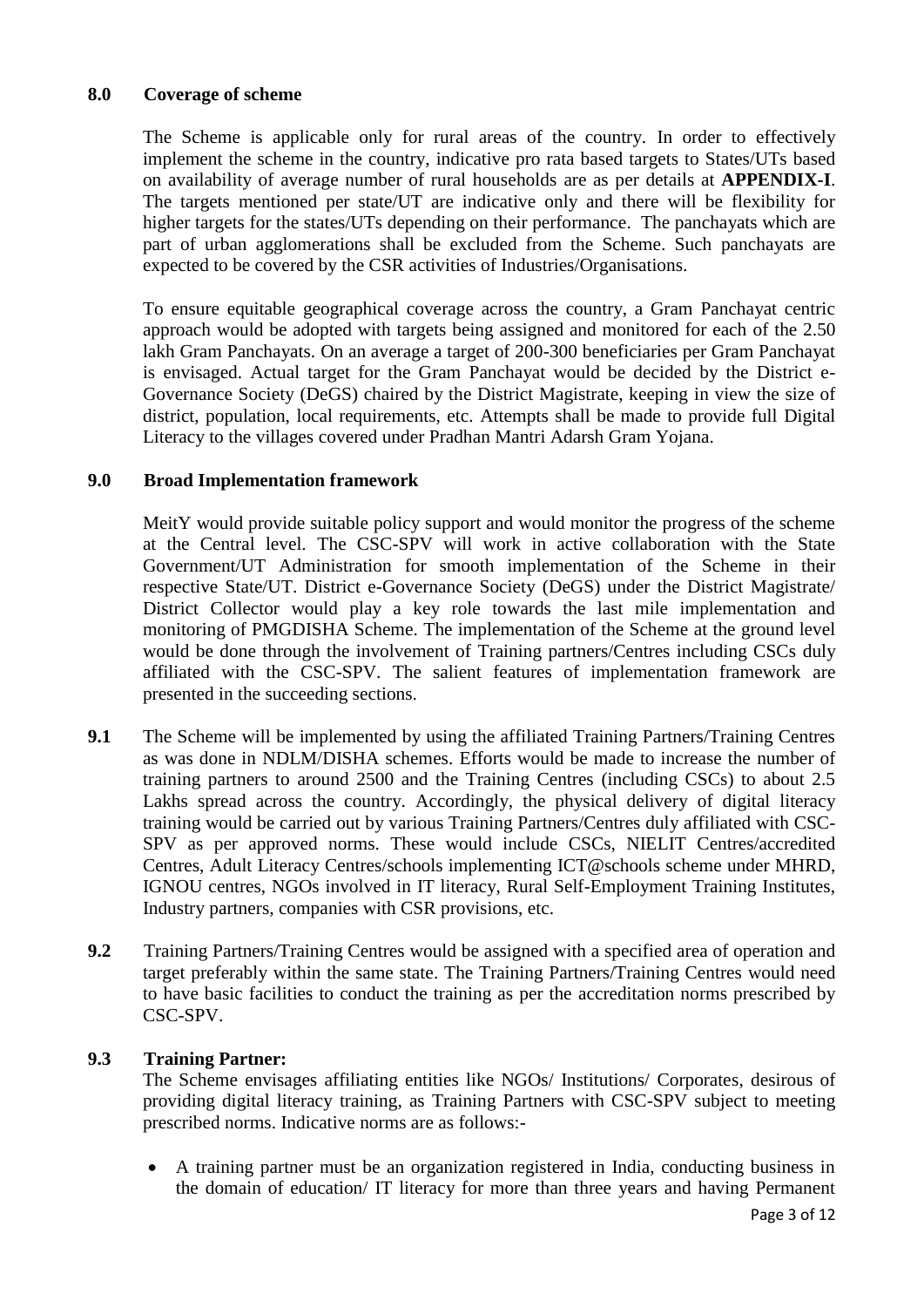Income Tax Account Number (PAN) and audited statements of accounts for at least last three years.

- The institution/organization should be registered under any act of law in India, e.g., in the case of a company it must be registered with the Registrar of Companies, in case of Society, it must be registered with the Registrar of Societies and so on and so forth.
- The partner must have clearly defined objectives, well-documented processes and procedures covering the entire range of education/ IT literacy training.

## **9.3.1 Role of a Training Partner**

- A training partner shall be responsible to own or set up the Training Centres in the identified Districts/ Blocks/ Gram Panchayats that would impart digital literacy training to the candidates.
- A training partner shall be responsible for ensuring that the training centres adhere to the scheme requirements.
- A training partner shall be accountable for monitoring the overall working of the centres under its purview.
- A training partner shall be liable for accurate and timely reporting of the aforementioned work ascribed in respect of its Centres
- Detailed Norms for the Training Partners shall be as per Standard Operating Procedure (SOP) published by CSC-SPV.

## **9.4 Training Centres**

The Training Partners shall set up the Training Centres in the selected Gram Panchayats with the appropriate manpower and requisite and infrastructure. They are required to meet the following criteria:

- A training centre must be part of a registered organization in India with proven training and facilitation credentials in the domain of education/ IT literacy
- After all the documentation is completed by Training Partner, a Screening Committee constituted by CSC-SPV would visit the Training Centre and on receipt of satisfactory report of the Screening Committee, accreditation will be granted.
- Detailed Norms for the Training Centres shall be as per Standard Operating Procedure (SOP) published by CSC-SPV.

All CSCs working with CSC-SPV will be considered as Training Centre and same norms and guidelines as in case of Training Centre will apply to CSCs also.

## **9.4.1 Role of Training Centres**: The Training Centres are responsible for the following:

- Enrolling the candidates for the course
- Imparting appropriate training to candidates
- Marking the attendance and conducting continuous assessment using the Online Monitoring Application-cum-Learning Management System
- Keeping a record of all candidates enrolled in the course, certifying their attendance and ensuring that the candidates appear for the online examination.
- Training centre shall provide support and assistance for at least two years after the training is over.
- Ensuring achievement of learning outcomes for each candidate.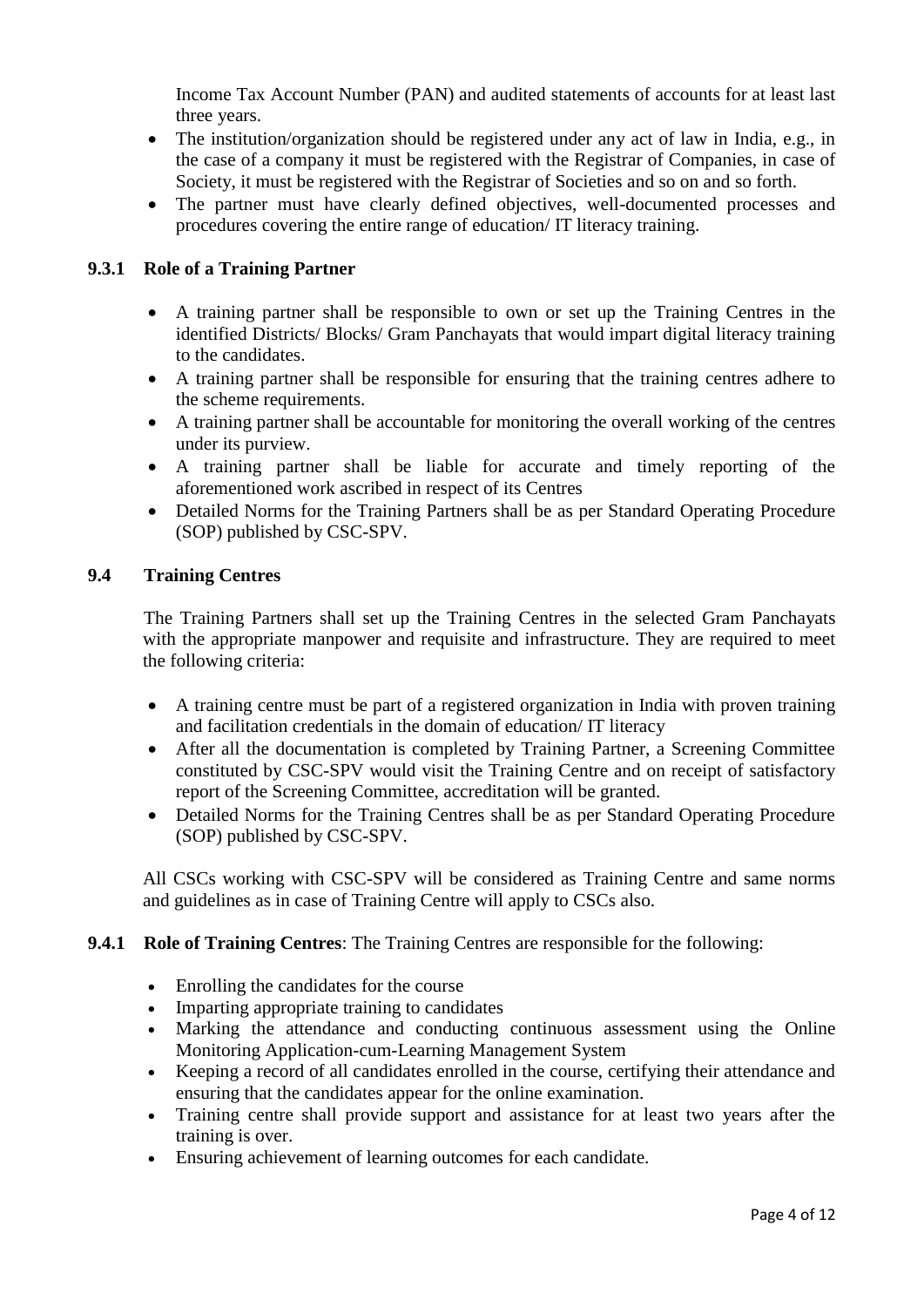- **9.5** Delivery of content through mobile phone is proposed as a supplementary facility which can be accessed by a large number of neo-IT literates to refresh content learnt during the physical training mode.
- **9.6** Aadhaar no. shall be used to distinctly identify each beneficiary and to avoid duplicity.
- **9.7** Appropriate on-line reporting mechanism would be put in place by CSC-SPV for reporting/monitoring of the training programs by the partners/ centres in order to maintain transparency.
- **9.8** The Training Partners/Centres would encourage and mobilize selected beneficiaries to their training centre and ensure successful completion of the training as per norms prescribed in this regard.
- **9.9** After successful completion of training, the Training Partners/Centres would report periodically, details of persons trained to CSC-SPV.
- **9.10** The trained candidates shall have to undergo an online examination (as soon as the training is completed) by a recognized certifying agency. Training cost to the training agencies would be released by CSC-SPV only after successful certification of the candidates subject to meeting the prescribed outcome criteria.
- **9.11** Certification of the trained beneficiaries would be carried out through online remotely proctored examination conducted by nationally recognized Certifying Agencies namely National Institute of Electronics and Information Technology (NIELIT), National Institute of Open Schooling (NIOS), ICT Academy of Tamil Nadu (ICTACT), Haryana Knowledge Corporation Limited (HKCL), National Institute for Entrepreneurship and Small Business Development (NIESBUD). More agencies having similar experience in conducting online assessments would also be empanelled based on prescribed norms. Efforts would be made to have at least one certifying agency in each State to ensure smooth certification process.

### **9.12 Integration of various other IT Literacy efforts made by Industry, NGOs and others:**

Similar efforts to spread digital Literacy in the country by Industry, NGOs and others would be integrated under the Scheme and necessary coordination in this regard would be done by CSC-SPV. The CSC-SPV would coordinate and bring out necessary convergence of various partners in this regard. The candidates who are trained through such partners, Industry, NGOs etc. would also be considered for awarding digital literacy certificates by the recognized Certifying Agencies. For such candidates, the training would be imparted by these agencies through their own resources/Corporate Social Responsibility (CSR) funds. The candidates trained under such initiatives would be eligible to appear for certification exams conducted by the identified certifying agency and the Certification fee would also be borne by these respective agencies.

### **9.13 Roles & Responsibilities of various agencies:**

### **9.13.1 MeitY:**

i. **Empowered Committee** has been constituted under the chairmanship of Secretary, MeitY to take decisions regarding any policy level interventions in the scheme.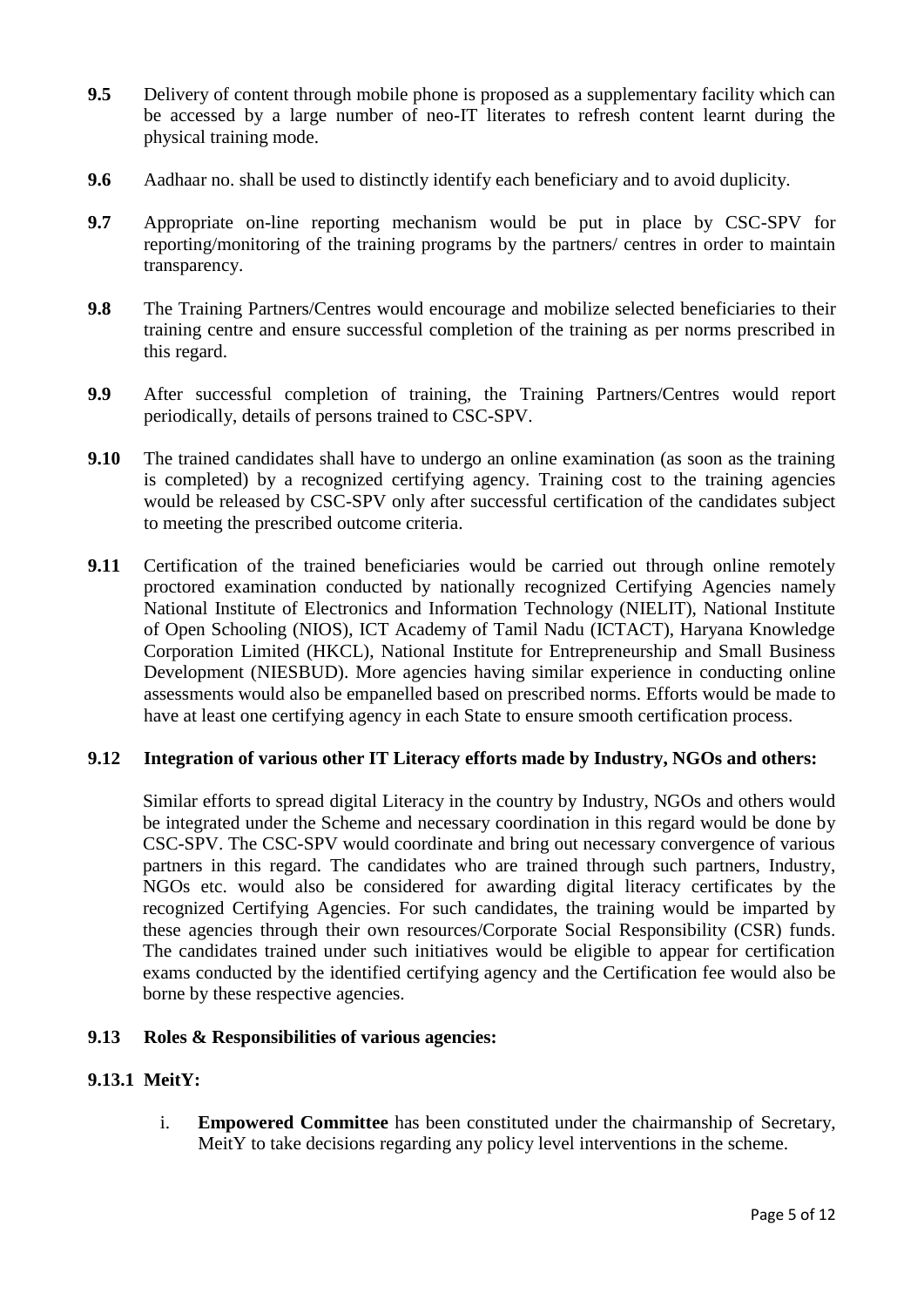- ii. **Project Review and Steering Group (PRSG)** chaired by JS(HR), MeitY has been constituted by MeitY to ensure time-bound implementation of the Scheme and recommend fund release.
- iii. Provide necessary funds to the Implementing Agency on the recommendation of the PRSG, and/or assessment by MeitY and as approved by MeitY.
- iv. Provide necessary guidance in expediting issues related to the progress of this scheme, co-ordination with the relevant Govt. departments/ organisations/ institutions and other agencies concerned.
- v. Take up any other issues and aspects related to the Scheme.

## **9.13.2 Programme Management Unit (PMU):**

A Programme Management Unit shall be setup under the CSC e-Governance Services India Limited (CSC-SPV) for the implementation of the PMGDISHA Scheme. PMU will provide necessary support to MeitY towards implementation, management and monitoring of the scheme. The CSC-SPV: PMU would perform the following main tasks/activities:

- i. Overall coordination, implementation and management of entire scheme
- ii. Coordinate with various stakeholders including other stakeholders such as industries, NGOs, etc. involved in similar initiatives like PMGDISHA
- iii. Develop curriculum Framework / Courseware Multilingual Content in consultation with various stakeholders/experts
- iv. Prepare guidelines and norms for accreditation of training institutions in terms of training infrastructure, labs, faculty/trainers, etc. in consultation with accrediting agencies like NIELIT, IGNOU, NIOS, etc. Also prepare norms for periodic monitoring and assessment of the quality of training provided, faculty, infrastructure at the centre etc.
- v. Develop norms for beneficiary selection, registration of candidates, and monitoring of training.
- vi. Prepare Examination and certification norms in consultation with certifying agencies.
- vii. Delivery of e-content through mobile phones
- viii. Conduct workshops/seminars and other awareness campaign for various stakeholders to create awareness about the scheme
- ix. Create suitable monitoring mechanism based on Aadhaar identification to avoid double accounting and ensure proper monitoring.
- x. Provide periodic information to MeitY and the State Govt. /District Administration for monitoring of the scheme.
- xi. Ensure that all the deliverables are completed within the allotted timeframe and budget. Any deviation should be submitted to MeitY for obtaining approvals.
- xii. Bring out appropriate mechanism for Aadhaar linked registration and examination of beneficiaries
- xiii. Impact assessment study(ies) of the scheme through a third party with due approval of MeitY.
- xiv. Develop Centralized Portal for the scheme preferably using Open Source Technologies. The portal would include a content management system along with i) online admission of documents for empanelment as Training Partner/ Centre ii) Dashboard Access iii) Registration/ Updation of Candidates iv) Central Repository of Content v) Assessment & Certification of Digital Literacy through Aadhaar enabled remote proctored examination vi) Drill Down data access and vii) Reporting.
- xv. Develop Mobile App to make available training content in 22 scheduled languages xvi. Standard Operating Procedures for following processes would be made available:
	- Registration and Training of candidates under PMGDISHA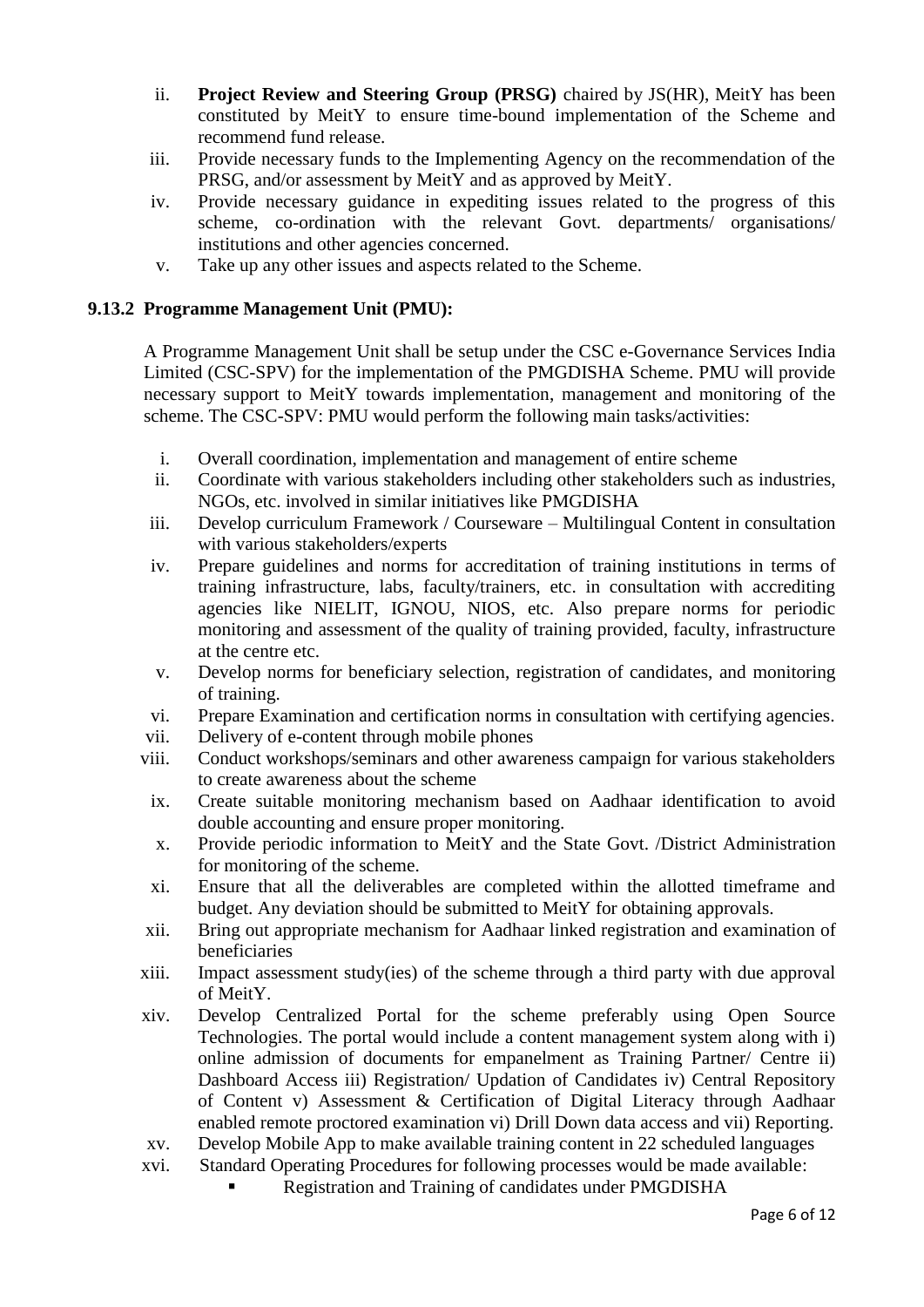- Empanelment/Dis-empanelment of Training Partner/Centre under PMGDISHA
- **Examination in PMGDISHA**
- PMGDISHA Payment Process
- xvii. Periodic review of the implementation would be carried out by the Board of CSC-SPV, Chaired by Secretary, MeitY.

### **9.13.3 State/UT Governments:**

- (i) **State Level Committee** headed by the Principal Secretary (IT) to plan strategies for implementation. The Composition and Terms of Reference of the Committee is at **Para I of Appendix-II**.
- (ii) **State Implementing Agency (SIA):** The scheme envisages the State /UT Governments to play an important role in implementation through their identified Implementing Agencies for achieving the targets in a time bound manner. The role of States and UTs through their identified Implementing Agency would be:
	- i. The SIA shall enter into an MoU with CSC-SPV on behalf of the State Government/UT w.r.t. implementation of the Scheme.
	- ii. To facilitate sharing of resources available with States/UTs to CSC-SPV.
	- iii. To liaise, interact and coordinate with various agencies to identify and select the eligible candidates
	- iv. To liaise, interact and coordinate with the various Govt. Agencies / stakeholders for formation of various State/District/Panchayat level committees for monitoring of the scheme
	- v. To select, liaise and coordinate with various training agencies (in consultation with CSC-SPV) for actual implementation of the scheme in Panchayats.
	- vi. To facilitate mobilization of candidates to the nearest Digital Literacy Training Centres.
- (iii) **District Level Committee** under the Chairmanship of District Magistrate/ Collector to oversee / monitor the implementation at the block level. The Composition and Terms of Reference of the Committee is at **Para II of Appendix-II**.

### **9.13.4 Certifying agencies viz. NIELIT, NIOS, HKCL, ICTACT, NIESBUD, etc:**

- i. To prepare a mechanism, standard norms and guidelines for design, development, delivery, assessment and certification for Digital Literacy training in consultation with CSC-SPV.
- ii. To assess and certify the competence acquired by the beneficiary in respect of Digital Literacy.
- **9.13.5** The CSC-SPV would explore the involvement of Government/Private Schools, Colleges and Universities for using their infrastructure for training and active participation in implementation of the Scheme.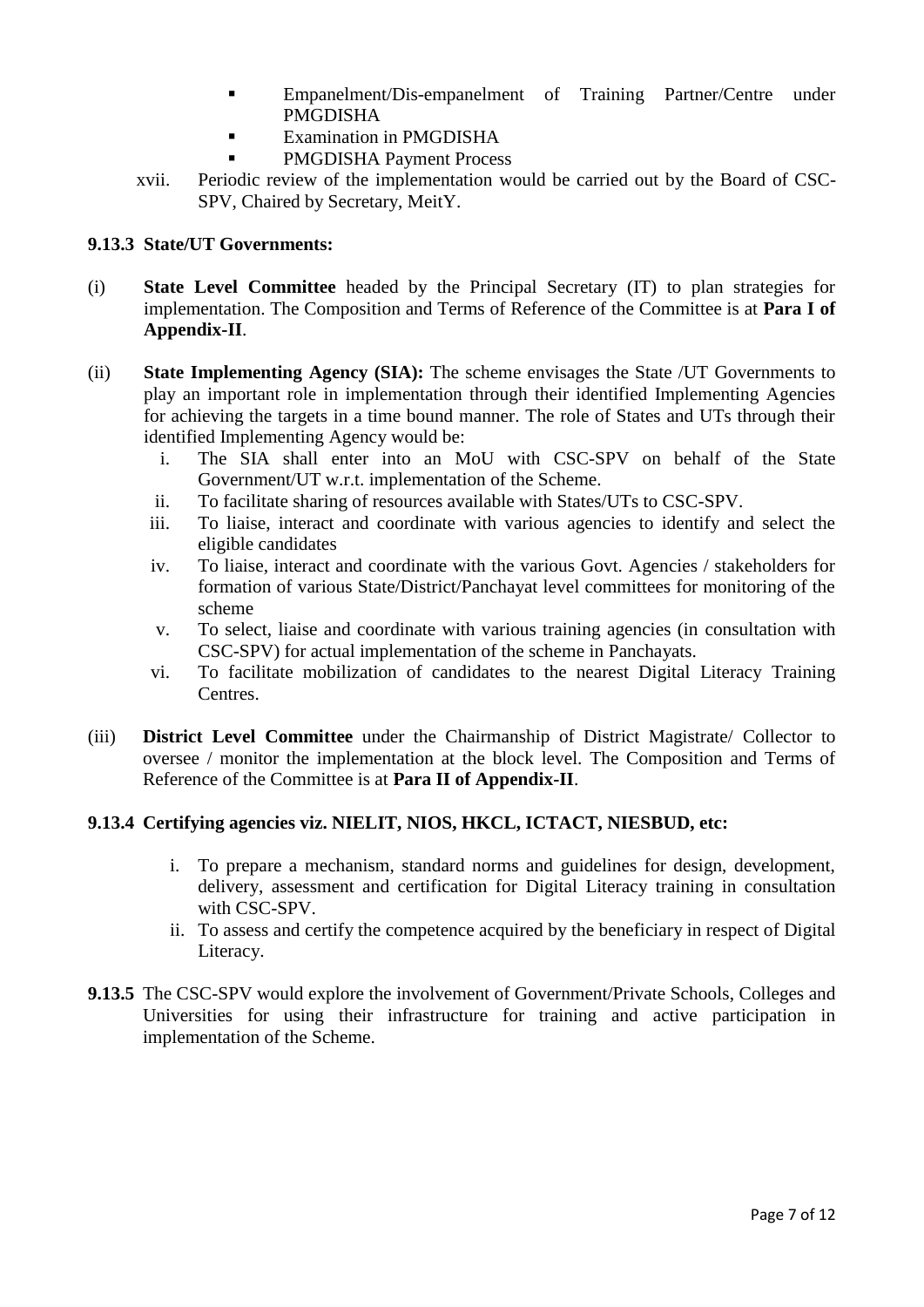## **10.0 Digital Literacy Training and Course Duration:**

#### **10.1 Broad Content outline:**

| <b>Module Name</b>                                                    |
|-----------------------------------------------------------------------|
| Introduction to Digital Devices                                       |
| <b>Operating Digital Devices</b>                                      |
| Introduction to the Internet                                          |
| Communications using the Internet                                     |
| Applications of Internet                                              |
| (include citizen-centric services; Use of digital financial tools for |
| undertaking cashless transactions)                                    |
| <b>Total Duration: 20 Hrs</b>                                         |

### **10.2 Learning Outcomes / Competency Standards:**

- Understand the basics (terminology, navigation and functionality) of digital devices
- Use digital devices for accessing, creating, managing and sharing information
- Use the Internet to browse in an effective and responsible manner
- Use technology to communicate effectively
- Carry out cashless transactions using digital financial tools (USSD/ UPI/ eWallet/ AEPS/ Card/ PoS)
- Use Digital Locker
- Use online citizen centric services
- Appreciate the role of digital technology in everyday life, in social life and at work
- 10.3 The content generation / collation / management / aggregation creation of content bank etc would be carried by CSC-SPV in consultation with various stakeholders as per the following:
	- i. The content developed for the purpose of digital literacy training would be made available in 22 scheduled languages of India apart from English. A mobile 'app' would be made available in 22 scheduled languages so that training content can be downloaded and re-used as and when needed.
	- ii. For persons who cannot read and write, audio/visual/touch etc. based content would be developed. For those who can read and write, textual, structured, audio, video, and applications based content would be made available. Efforts would be made to design target beneficiaries specific contents with the use of local/localized resources.
	- iii. Top citizen centric schemes as indicated below are included as part of curriculum:
		- G2C Services- Caste certificate, Domicile certificate, Income Certificate
		- UIDAI Services
		- Banking Services
		- IRCTC- Railway reservation
		- Insurance
		- Telephone/data card Recharge
		- Election ID printing
		- Electricity- bill payment
		- Pan card
		- **Passport**
	- iv. As the thrust of the government is on promoting cashless transactions through mobile phones, the course content would also have emphasis on digital wallets, mobile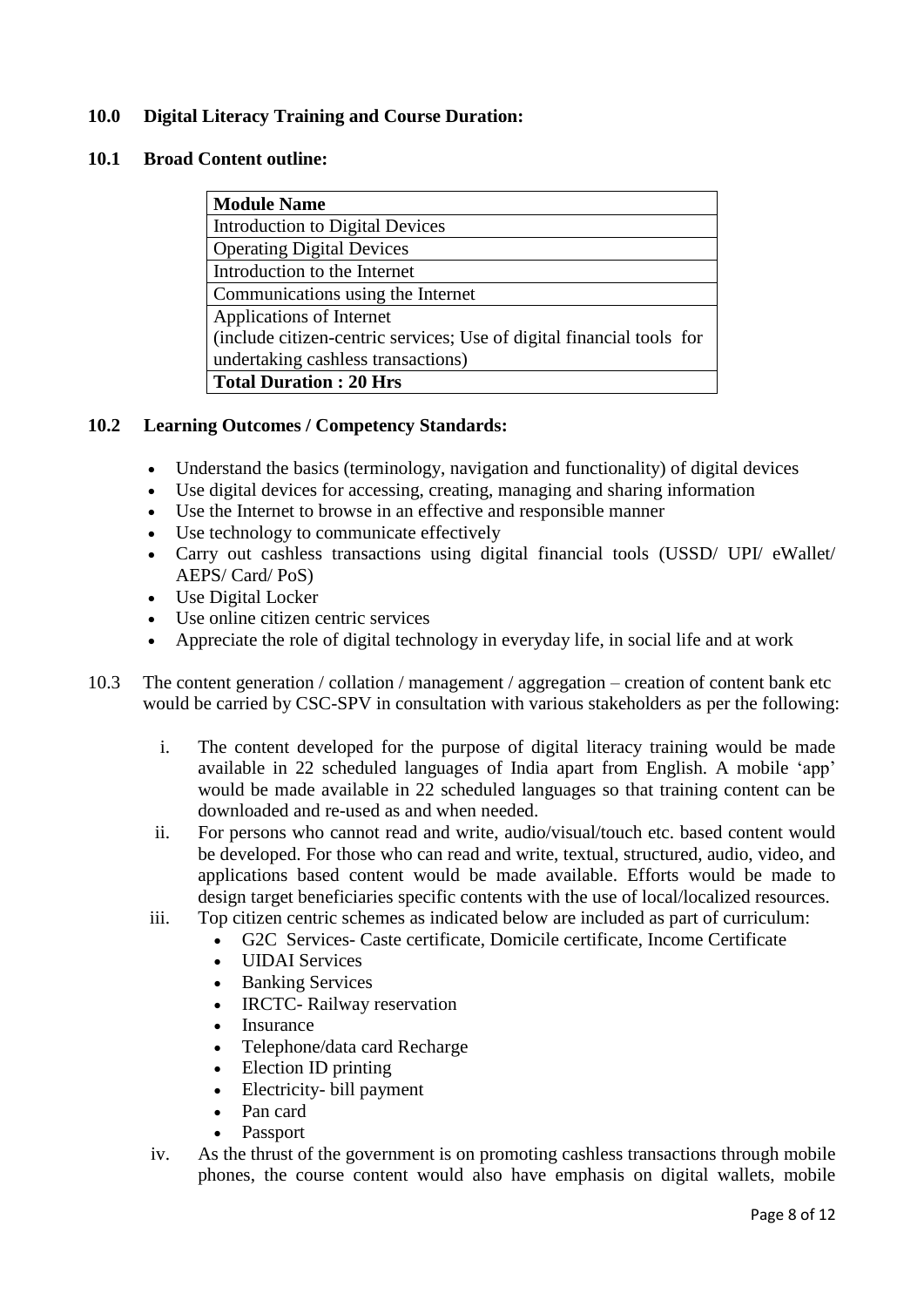banking, Unified Payments Interface (UPI), Unstructured Supplementary Service Data (USSD) and Aadhar Enabled Payment System (AEPS), PoS etc.

- v. Appropriate feedback from beneficiaries and trainers for content enhancement would be taken to modify the content as per the needs of beneficiaries.
- vi. Emphasis would be given on use/operating of digital access device(computers, tablets, etc.) for navigating through various applications such as, opening internet browser, browse for information, search for information, listen to and watch audio and video, etc.
- vii. Other digital literacy courses developed by various agencies in this field can also be considered for imparting digital literacy training.
- viii. A Technical Committee setup by the CSC-SPV comprising of members drawn from NIELIT, IGNOU, NIOS, UNESCO, DEF, IT for Change, IIMC, INTEL, NASSCOM, NIIT, PMGDISHA partners, etc would ratify the contents. A Multilingual centralized pool of content relevant especially to rural masses would be created by CSC-SPV.

## **11.0 Financial Assistance:**

**11.1 Training Fee:** A training fee of Rs. 300/- per candidate is payable directly to respective Training Partners/Centres through CSC-SPV on successful certification of candidates trained by them**.**

Release of payment to above agencies would be contingent on the outcomes achieved with a feedback/input from the DeGS. These may include creating own e-mail account, sending an e-mail, opening a digital locker, booking e-rail ticket, e-payment of electricity/water bills, online applying for passport, making a digital payment or enabling e-KYC compliance by the trainee, accessing G2C services such as applying for PAN card, mobile recharge, usage of AEPS/USSD/UPI/e-Wallet etc.

- **11.2 Examination Fee/ Certification Cost:** Examination fee per candidate is Rs.70/-. This Fee would be directly payable to the duly registered Certifying Agencies for the assessment and certification of candidates.
- **11.3 Financial Assistance to States/UTs :** The State Implementing Agencies will be eligible for financial assistance towards meeting the overhead cost and monitoring of the scheme on an average of Rs. 2/- per candidate by the CSC-SPV.
- **12. Impact Assessment Study:** Impact Assessment Study(ies) would be conducted by an independent Third Party. The Ministry of Electronics and Information Technology would be engaging suitable institutions/organizations to carry out the study.
- **13. Social auditing of the scheme** will be carried out by CSC-SPV by involving School Principals, academia at respective States/ Districts/ Sub-District (Blocks)/ Gram Panchayat. CSC-SPV would explore tie-up with Universities/Colleges to carryout social and outcome evaluation of the scheme on periodic basis.
- **14.** Details of all the 6 Crore beneficiaries covered under the scheme would be shared with M/o Skill Development and Entrepreneurship, State Skill Development Missions, Sector Skill Councils for appropriate convergence and forward linkages with other skill development schemes being implemented by them to strengthen the skilling/employment eco-system in the country.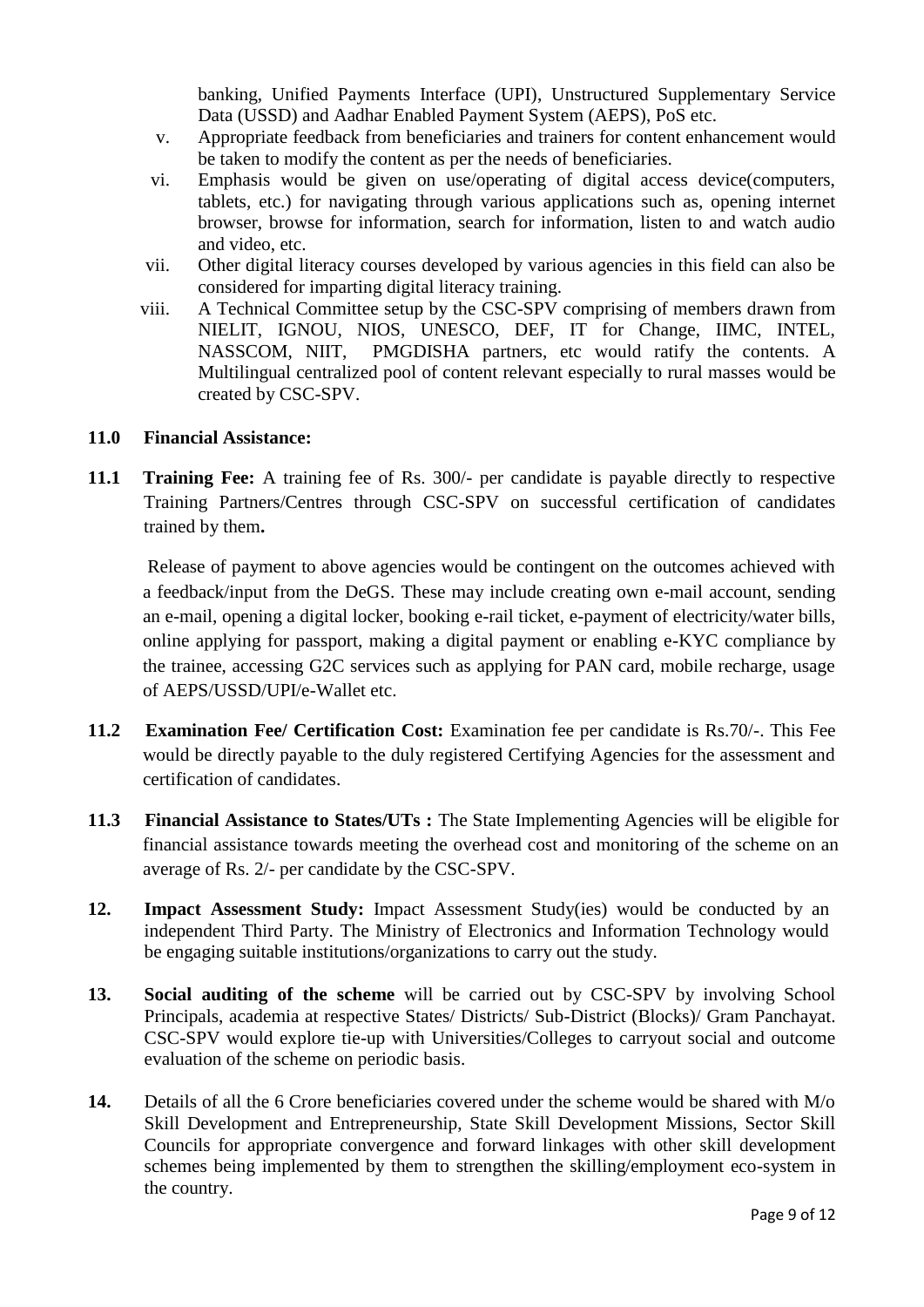| S.No.          | <b>States/UTs</b>         | <b>Target</b> |
|----------------|---------------------------|---------------|
| 1              | <b>Uttar Pradesh</b>      | 11171000      |
| $\overline{2}$ | <b>Bihar</b>              | 6630000       |
| 3              | West Bengal               | 4481000       |
| 4              | Maharashtra               | 4433000       |
| 5              | Madhya Pradesh            | 3784000       |
| 6              | Rajasthan                 | 3712000       |
| 7              | Karnataka                 | 2705000       |
| 8              | Tamil Nadu                | 2679000       |
| 9              | Orissa                    | 2517000       |
| 10             | Gujarat                   | 2497000       |
| 11             | Andhra Pradesh            | 2028000       |
| 12             | Telangana                 | 2028000       |
| 13             | Assam                     | 1929000       |
| 14             | <b>Jharkhand</b>          | 1803000       |
| 15             | Chhattisgarh              | 1412000       |
| 16             | Kerala                    | 1257000       |
| 17             | Punjab                    | 1247000       |
| 18             | Haryana                   | 1191000       |
| 19             | Jammu & Kashmir           | 658000        |
| 20             | Uttarakhand               | 506000        |
| 21             | Himachal Pradesh          | 444000        |
| 22             | Tripura                   | 195000        |
| 23             | Meghalaya                 | 171000        |
| 24             | Manipur                   | 137000        |
| 25             | Nagaland                  | 101000        |
| 26             | <b>Arunachal Pradesh</b>  | 77000         |
| 27             | Goa                       | 40000         |
| 28             | Mizoram                   | 38000         |
| 29             | Sikkim                    | 33000         |
| 30             | NCT of Delhi              | 30000         |
| 31             | Puducherry                | 28000         |
| 32             | Andaman & Nicobar Islands | 18000         |
| 33             | Dadra & Nagar Haveli      | 13000         |
| 34             | Daman & Diu               | 4000          |
| 35             | Chandigarh                | 2000          |
| 36             | Lakshadweep               | 1000          |
|                | <b>Total</b>              | 60000000      |

## **INDICATIVE STATE/UT-WISE TARGETS FOR DIGITAL LITERACY**

**Note: Targets per State/UT may vary depending upon performance**

The cities covered under urban agglomerations would be excluded from the Scheme (list enclosed)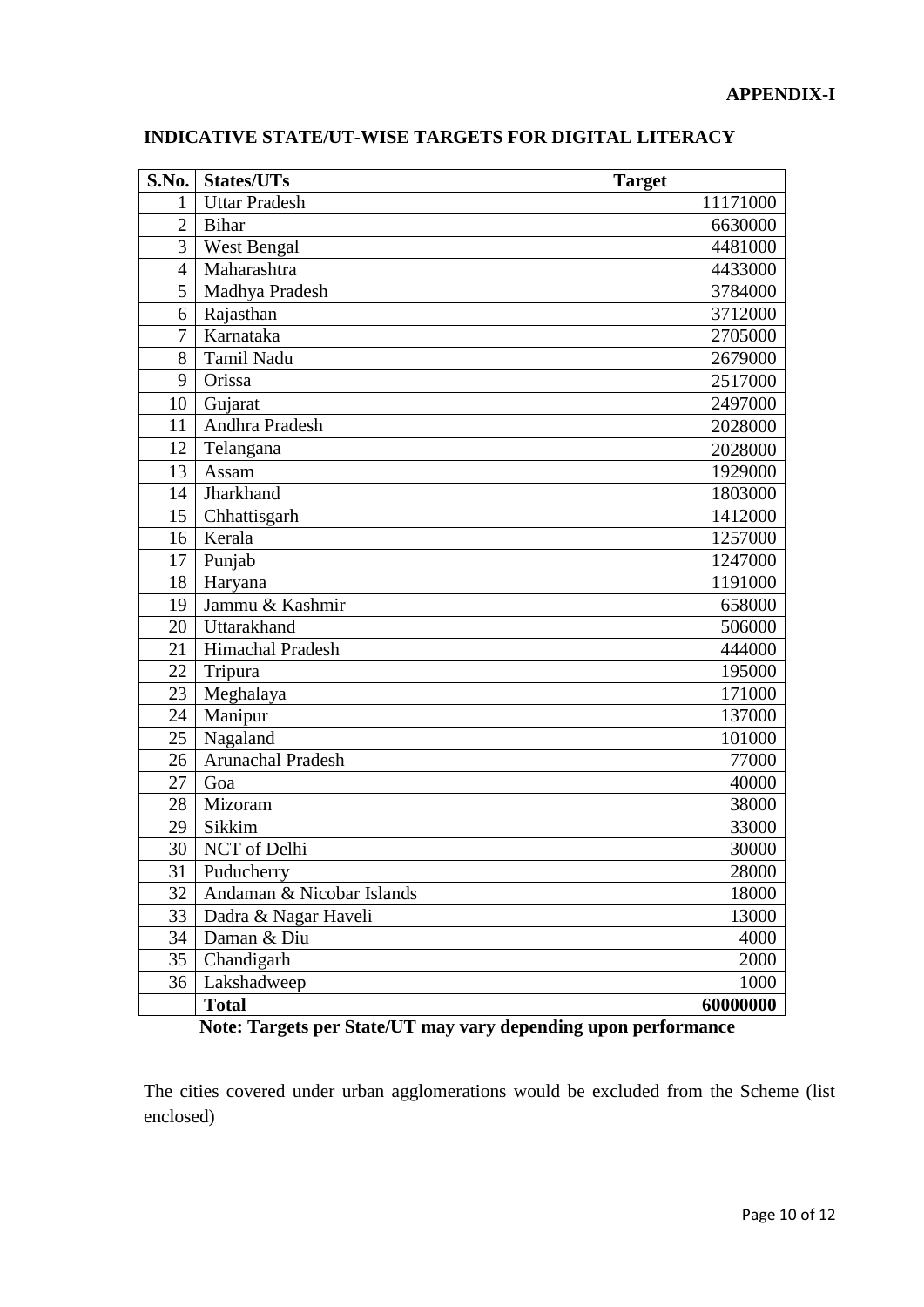| S.No            | <b>State Name</b>          | Name of City                | <b>City Population</b>        |
|-----------------|----------------------------|-----------------------------|-------------------------------|
|                 |                            |                             | (As per Census of India 2011) |
|                 |                            |                             |                               |
| 1               | MAHARASHTRA                | Greater Mumbai (M Corp.)    | 1,24,78,447                   |
| $\overline{2}$  | <b>NCT OF DELHI</b>        | DMC (U) (M Corp.)           | 1,10,07,835                   |
| 3               | KARNATAKA                  | Bruhat Bengaluru Mahanagara | 84,25,970                     |
|                 |                            | Palike (BBMP) (M Corp.)     |                               |
| 4               | ANDHRA PRADESH             | Greater Hyderabad (M Corp.) | 68,09,970                     |
| $\overline{5}$  | <b>GUJARAT</b>             | Ahmadabad (M Corp.)         | 55,70,585                     |
| 6               | <b>TAMIL NADU</b>          | Chennai (M Corp.)           | 46,81,087                     |
| 7               | <b>WEST BENGAL</b>         | Kolkata (M Corp.)           | 44,86,679                     |
| $\,8\,$         | <b>GUJARAT</b>             | Surat (M Corp.)             | 44,62,002                     |
| 9               | <b>MAHARASHTRA</b>         | Pune (M Corp.)              | 31,15,431                     |
| 10              | <b>RAJASTHAN</b>           | Jaipur (M Corp.)            | 30,73,350                     |
| 11              | UTTAR PRADESH              | Lucknow (M Corp.)           | 28,15,601                     |
| 12              | UTTAR PRADESH              | Kanpur (M Corp.)            | 27,67,031                     |
| 13              | MAHARASHTRA                | Nagpur (M Corp.)            | 24,05,421                     |
| 14              | MADHYA PRADESH             | Indore (M Corp.)            | 19,60,631                     |
| $\overline{15}$ | MAHARASHTRA                | Thane (M Corp.)             | 18,18,872                     |
| 16              | <b>MADHYA PRADESH</b>      | Bhopal (M Corp.)            | 17,95,648                     |
| 17              | <b>ANDHRA PRADESH</b>      | Greater Visakhapatnam       | 17,30,320                     |
|                 |                            | Municipal Corporation) (MC) |                               |
| 18              | MAHARASHTRA                | Pimpri-Chinchwad (M Corp.)  | 17,29,359                     |
| 19              | <b>BIHAR</b>               | Patna (M Corp.)             | 16,83,200                     |
| 20              | <b>GUJARAT</b>             | Vadodara (M Corp.)          | 16,66,703                     |
| 21              | <b>PUNJAB</b>              | Ludhiana (M Corp.)          | 16,13,878                     |
| $\overline{22}$ | UTTAR PRADESH              | Agra (M Corp.)              | 15,74,542                     |
| 23              | <b>MAHARASHTRA</b>         | Nashik (M Corp.)            | 14,86,973                     |
| 24              | <b>HARYANA</b>             | Faridabad (M Corp.)         | 14,04,653                     |
| 25              | UTTAR PRADESH              | Meerut (M Corp.)            | 13,09,023                     |
| 26              | <b>GUJARAT</b>             | Rajkot (M. Corp)            | 12,86,995                     |
| 27              | MAHARASHTRA                | Kalyan-Dombivali (M Corp.)  | 12,46,381                     |
| 28              | MAHARASHTRA                | Vasai Virar City (M Corp.)  | 12,21,233                     |
| 29              | UTTAR PRADESH              | Varanasi (M Corp.)          | 12,01,815                     |
| 30              | <b>JAMMU &amp; KASHMIR</b> | Srinagar (M Corp.)          | 11,92,792                     |
| 31              | <b>MAHARASHTRA</b>         | Aurangabad (M Corp.)        | 11,71,330                     |
| 32              | JHARKHAND                  | Dhanbad (M Corp.)           | 11,61,561                     |
| 33              | <b>PUNJAB</b>              | Amritsar (M Corp.)          | 11,32,761                     |
| 34              | MAHARASHTRA                | Navi Mumbai (M Corp.)       | 11,19,477                     |
| 35              | UTTAR PRADESH              | Allahabad (M Corp.)         | 11,17,094                     |
| 36              | JHARKHAND                  | Ranchi (M Corp.)            | 10,73,440                     |
| 37              | <b>WEST BENGAL</b>         | Haora (M Corp.)             | 10,72,161                     |
| 38              | <b>TAMIL NADU</b>          | Coimbatore (M Corp.)        | 10,61,447                     |
| 39              | MADHYA PRADESH             | Jabalpur (M Corp.)          | 10,54,336                     |
| 40              | MADHYA PRADESH             | Gwalior (M Corp.)           | 10,53,505                     |
| 41              | ANDHRA PRADESH             | Vijayawada (M Corp.)        | 10,48,240                     |
| 42              | RAJASTHAN                  | Jodhpur (M Corp.)           | 10,33,918                     |
| 43              | TAMIL NADU                 | Madurai (M Corp.)           | 10,16,885                     |
| 44              | <b>CHHATTISGARH</b>        | Raipur (M Corp.)            | 10,10,087                     |
| 45              | <b>RAJASTHAN</b>           | Kota (M Corp.)              | 10,01,365                     |
| 46              | ASSAM                      | Guwahati (M Corp.)          | 9,63,429                      |
| 47              | CHANDIGARH                 | Chandigarh (M Corp.)        | 9,60,787                      |
| 48              | MAHARASHTRA                | Solapur (M Corp.)           | 9,51,118                      |
| 49              | <b>KARNATAKA</b>           | Hubli-Dharwad *(M Corp.)    | 9,43,857                      |
| 50              | UTTAR PRADESH              | Bareilly (M Corp.)          | 8,98,167                      |

# **List of Cities not to be covered under the Scheme**